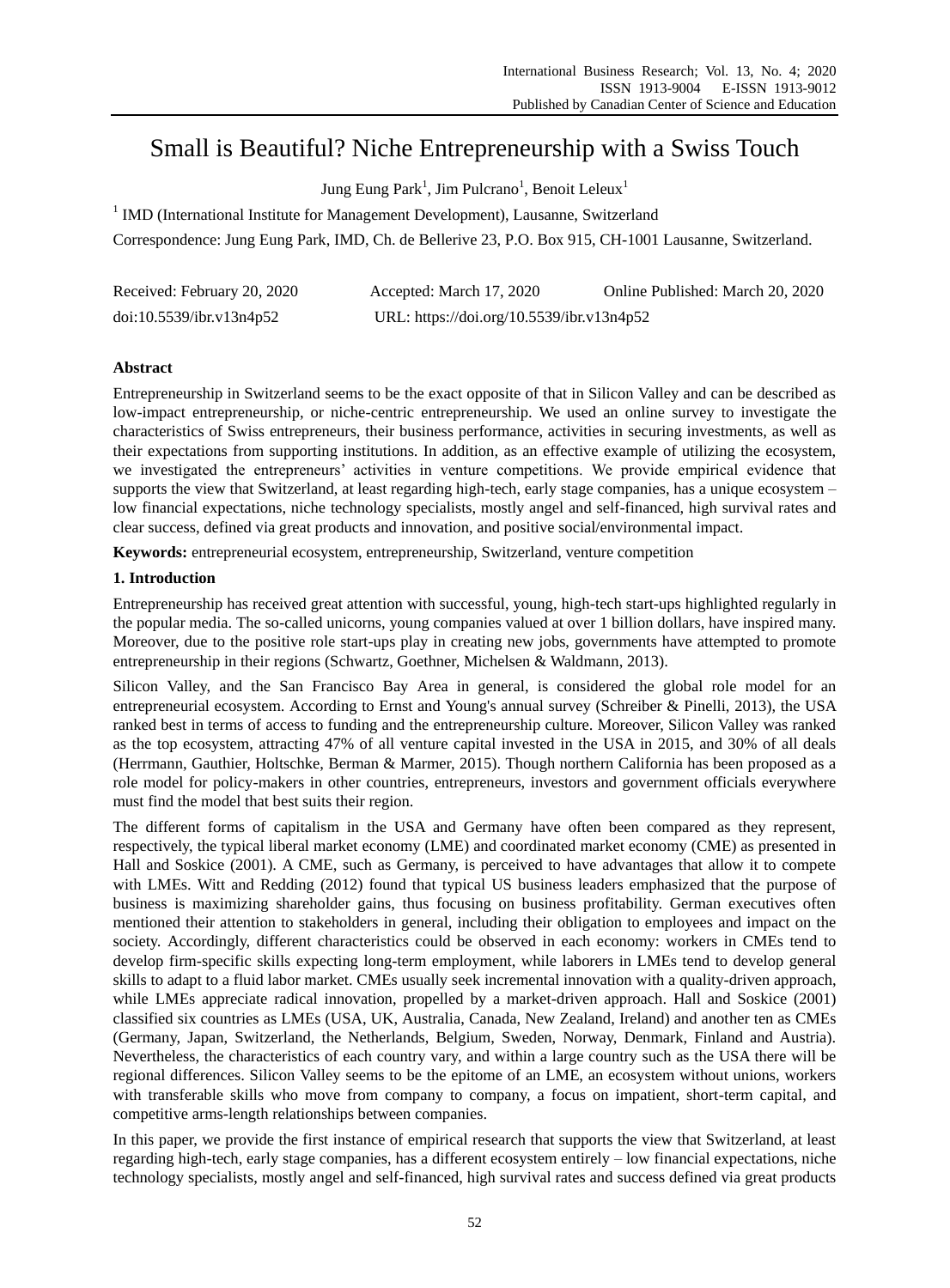and innovation and positive social/environmental impact. In that sense, the entrepreneurship in Switzerland seems to be the exact opposite of that of Silicon Valley and can be described as low-impact entrepreneurship or niche-centric entrepreneurship.

We used an online survey to understand the characteristics of Swiss entrepreneurs, their business performance, activities in securing investments, as well as their expectations from supporting institutions. In addition, as one of the effective examples of utilizing the ecosystem, we investigated the entrepreneurs' activities in venture competitions. The number of available venture competitions has increased as governments aim to encourage entrepreneurship as an economic stimulus (Schwartz et al., 2013).

#### **2. Method**

We used an online survey with both quantitative and qualitative questions. As two of the authors have organized a venture competition for Swiss start-ups since 1998, one group of surveyed companies were the winners of the annual IMD startup competition. The IMD startup competition does not provide a financial reward, but connects each winning venture with a group of experienced international MBA or Executive MBA (EMBA) students. While the start-ups provide a hands-on learning experience in entrepreneurship for the MBA and EMBA classes, the students provide coaching, contacts, insights and support to the companies, to improve their chances of funding and success. The companies are Swiss ventures, typically at an early stage but with a team and resources already in place. A second survey group consisted of Swiss start-ups which were not laureates of the IMD startup competition.

In November 2015 an email was sent to 249 entrepreneurs in the first group and 184 entrepreneurs in the second group – a total of 433 entrepreneurs based in Switzerland or who had worked in Switzerland in the past. To increase the response rate and to encourage them to complete the questionnaire without dropping out, respondents were allowed to skip questions if they did not wish to reveal sensitive information such as revenue. After one week, we sent reminders to the companies who had not yet filled in the online questionnaire.

A total of 193 responses were received; 112 entrepreneurs from the first group (45%) and 81 from the second group (44%). There is a risk of selection bias in the data, as many of the responding entrepreneurs know, or know of, one or more of the authors. As the IMD startup competition has a good reputation in Switzerland, the survey receivers may wish to maintain a good relationship with IMD or the authors for future collaboration.

The questions in the survey were divided into three categories: venture competition activities, company status and network ties within the Swiss entrepreneurial ecosystem. We deleted 19 responses that were significantly incomplete. Unlike face-to-face interviews, online surveys do not provide an opportunity to judge the care with which respondents fill in the data. In cases where the answers seemed inconsistent, we contacted the respondents for verification.

#### **3. Results**

## *3.1 Characteristics of Swiss Entrepreneurs*

The start-ups of the respondents were founded mostly between 1999 and 2015 (one company was founded in 1980 and a few were not yet incorporated). The largest portion of the companies is in life sciences, software and engineering. At the time of the survey, 83% of the companies were still active.

Figure 1 shows the industry categories of the respondents. As multiple choices were allowed in the 20 listed categories, the sum of answers from all categories is more than the number of respondents. Almost one-third of the companies were in life sciences and software. Engineering and data-related industries were the next popular categories that respondents belonged to.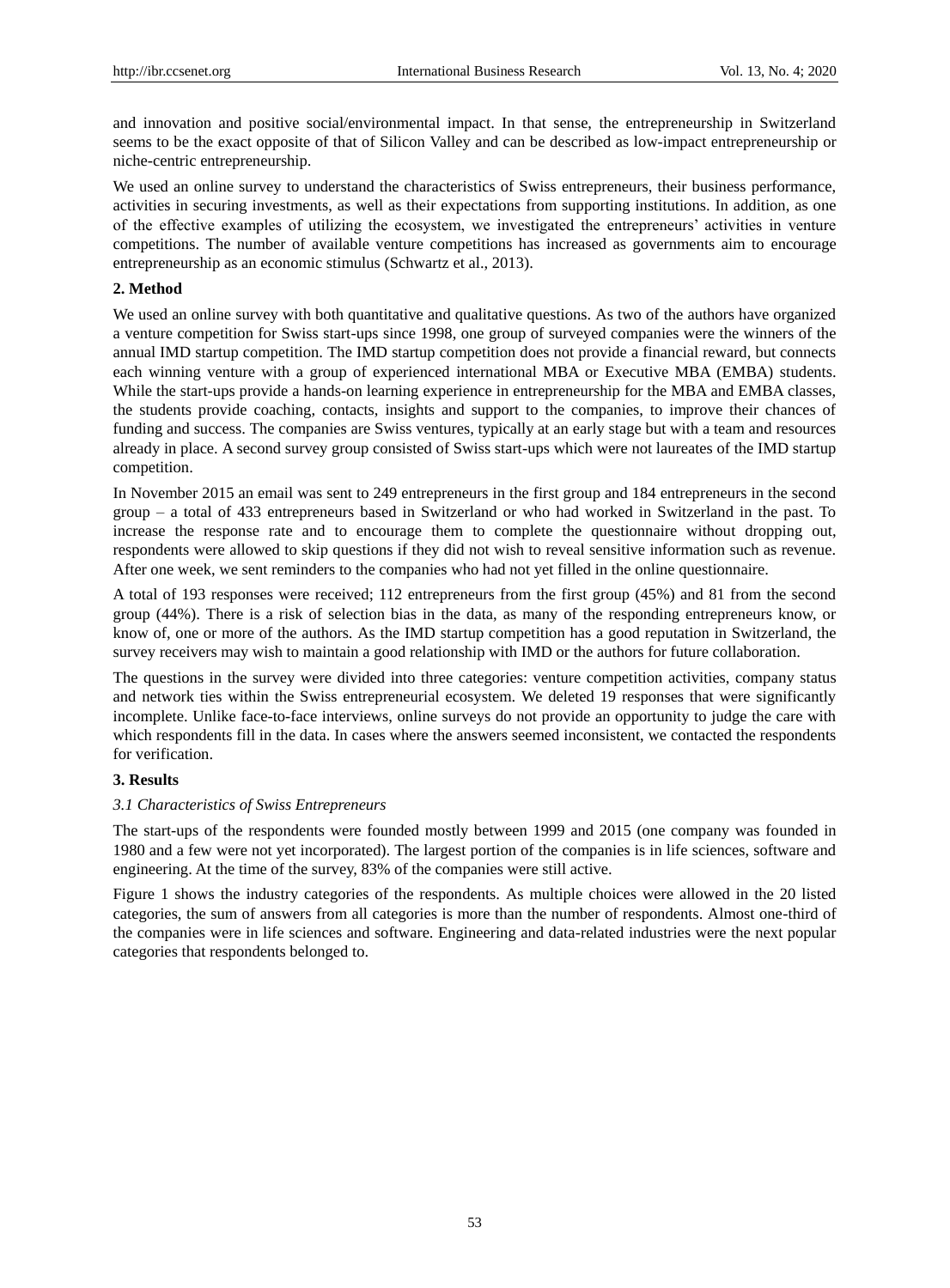

Figure 1. Industry categories of the respondents

Multiple founders were the rule, with 86% of the companies founded by more than one person, and in 35% of cases there were three co-founders. This may be one of the factors behind the relatively high survival rate of Swiss start-ups since, according to Startup Genome (Marmer, Herrmann, Dogrultan & Berman, 2011), solo founders take 3.6 times longer to reach scale stage compared with a founding team of two and they are 2.3 times less likely to pivot, based on the data of 663 web start-ups in the Silicon Valley area.

Each entrepreneur has their own definition of success. Survey participants were asked to indicate their agreement with various descriptions related to definitions of success, from  $0$  (= strongly disagree) to 10 (= strongly agree). For these questions, a neutral value of 5 was given to each description as a default to minimize the impact of skipped answers. As shown in Figure 2, Swiss entrepreneurs valued revenue growth as the top indicator of success. But noticeably, great product and innovation also found an equivalent level of agreement. Entrepreneurs in Switzerland seem to put value not only on financial success but also on innovative technical/product achievements.

The Startup Genome report (Marmer et al., 2011) investigated the motivation of entrepreneurs in web start-ups in Silicon Valley and reported that 'building great products' (43%) and 'changing the world' (38%) were their primary motivation to establish a start-up rather than 'making a good living' (14%) or 'create a quick flip' (5%). In addition, they also reported that entrepreneurs care mostly about 'impact' (68%) and 'experience' (27%) but not so much about 'money' (5%).



Figure 2. Definition of success with a scale from 0 (disagree) to 10 (strongly agree)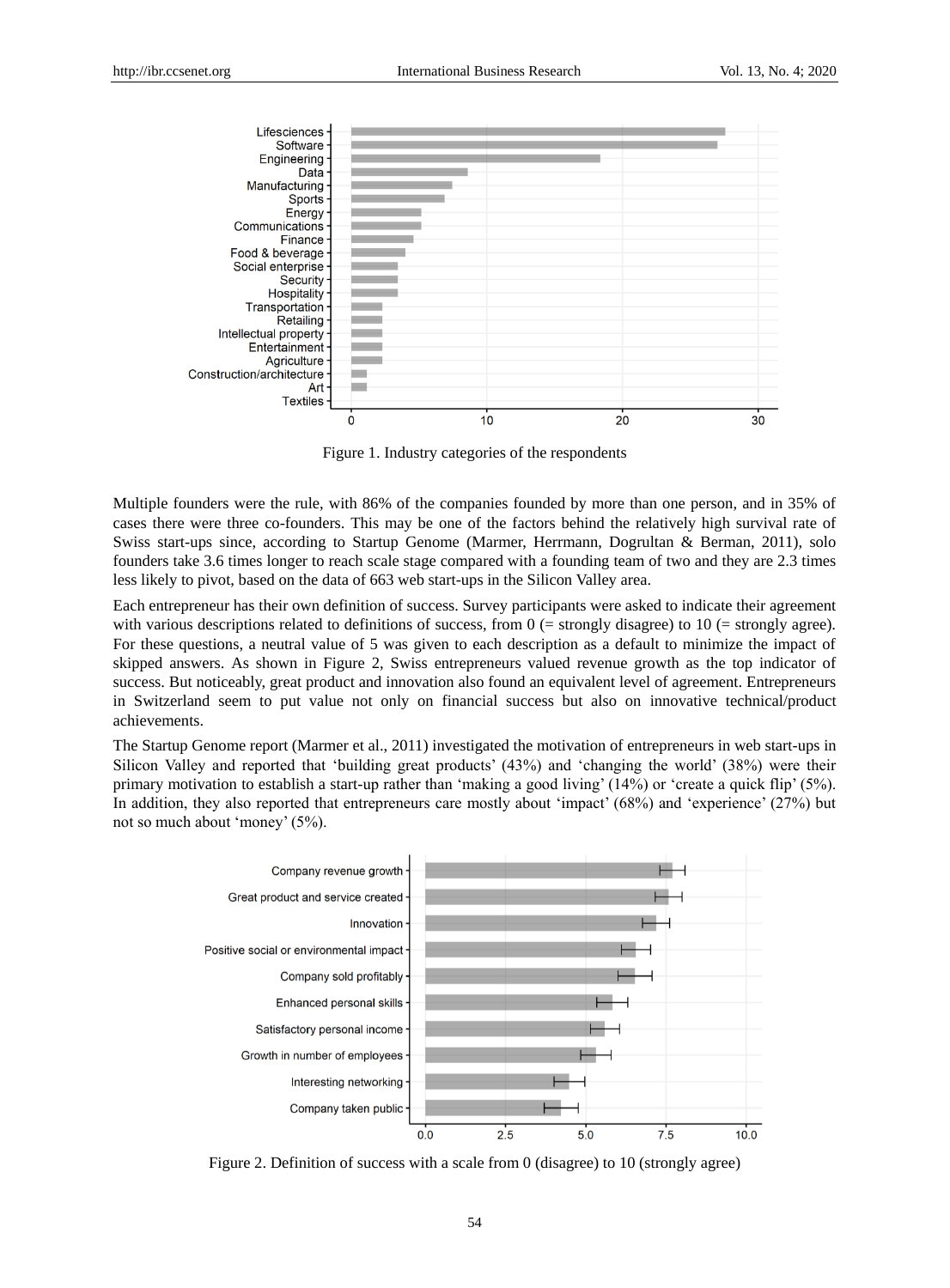#### *3.3 Business Performance of Swiss Start-Ups*

Table 1 shows the current status of the company. Most companies (144 out of 174, 83%) are still active. There is a risk of bias that only active companies participated in the survey.

|  | Table 1. Company status |  |
|--|-------------------------|--|
|--|-------------------------|--|

| Company status                                            | Count | Percentage |
|-----------------------------------------------------------|-------|------------|
| Active                                                    | 144   | 82.8%      |
| Sold to another company with losses for some stakeholders |       | 4.0%       |
| Discontinued operation with no losses to creditors        | h     | 3.4%       |
| Orderly liquidation with no losses to creditors           |       | 2.9%       |
| Sold to another company with stakeholders left whole      |       | 2.9%       |
| Strategic reorientation of activities or major pivot      |       | 2.3%       |
| Merged with another company and continued activity there  |       | 1.1%       |
| Bankruptcy with losses to creditors                       |       | 0.6%       |

Not all the inactive companies can be considered as failures. The number of companies which caused losses for stakeholders and creditors were only 5% of the respondents. As a comparison, CTI research report (2011) shows similar results where the authors investigated the status of all Swiss start-ups which were examined and endorsed by CTI between 1996 and 2010. CTI (Commission for Technology and Innovation, renamed Innosuisse from 2018) is an arm of the Swiss Federal Government, supporting innovation and entrepreneurship through coaching, training, networking and R&D investments (see Appendix A). Among the CTI-surveyed 243 companies, 85% were still active or sold to others without loss; similar to our results.

Another Swiss point of comparison is the ventures supported by Venture Kick. Of the 100 start-ups supported in the 2007–2009 period, 26 disappeared, and only 12 of these 26 were actually incorporated companies. The 82 projects supported with the maximum funding of CHF 130,000, from 2007 through 2015, showed a much higher level of sustainability, with only three stopped altogether and the remaining 79 creating 19 jobs each on average (Venture Kick, 2015).

MassChallenge reported that over the four years since its inception in October 2010 they had 65 companies stop activity altogether, 24 were acquired and 528 were still active, giving a survival rate of 86% (MassChallenge, 2014).

In an international comparison unrelated to venture competitions, the IVC Research Center investigated 10,185 Israeli and Israel-related high-tech companies established between 1999 and 2014 (IVC Research Center, 2015). Over 46% had been closed within 3.2 years on average, while the remainder continued to be active in various stages of development. Table 2 shows the overall comparison of those statistics. The statistics must be considered carefully as the methods and samples are not consistent throughout the research studies.

| Source                        | Survival rate | Description                                                                                                                  |
|-------------------------------|---------------|------------------------------------------------------------------------------------------------------------------------------|
| <b>IMD</b>                    | 83%           | Status in 2015 of 174 selected start-ups by IMD, supported from 1999 to 2014 in<br>Switzerland                               |
| Venture Kick                  | 85%           | Status in 2016 of 403 selected start-ups by Venture Kick, supported from 2007<br>to 2015 in Switzerland                      |
| <b>CTI</b>                    | 76%           | Status in 2011 of selected start-ups by CTI, supported from 1999 to 2009 in<br>Switzerland (Gantenbein, Herold & Zaby, 2011) |
| <b>CTI</b>                    | 88%           | Five-year survival rate of CTI selected start-ups in Switzerland (Gantenbein et<br>al., $2011$ )                             |
| <b>CTI</b>                    | 57%           | Five-year survival rate of companies in the secondary sector in Switzerland<br>(Gantenbein et al., 2011)                     |
| <b>CTI</b>                    | 49%           | Five-year survival rate in overall economy in Switzerland (Gantenbein et al.,<br>2011)                                       |
| MassChallenge                 | 86%           | Status in 2014 of 617 selected start-ups by MassChallenge, supported from 2009<br>to 2014 worldwide                          |
| <b>IVC</b> Research<br>Center | 54%           | Status in 2015 of 10,185 Israeli start-ups founded from 1999 to 2014                                                         |
|                               |               |                                                                                                                              |

|  |  | Table 2. Comparison of survival rates from different research |
|--|--|---------------------------------------------------------------|
|  |  |                                                               |

Table 3 shows the annual revenue of the companies in CHF. Skipped answers were considered as 'not disclosed'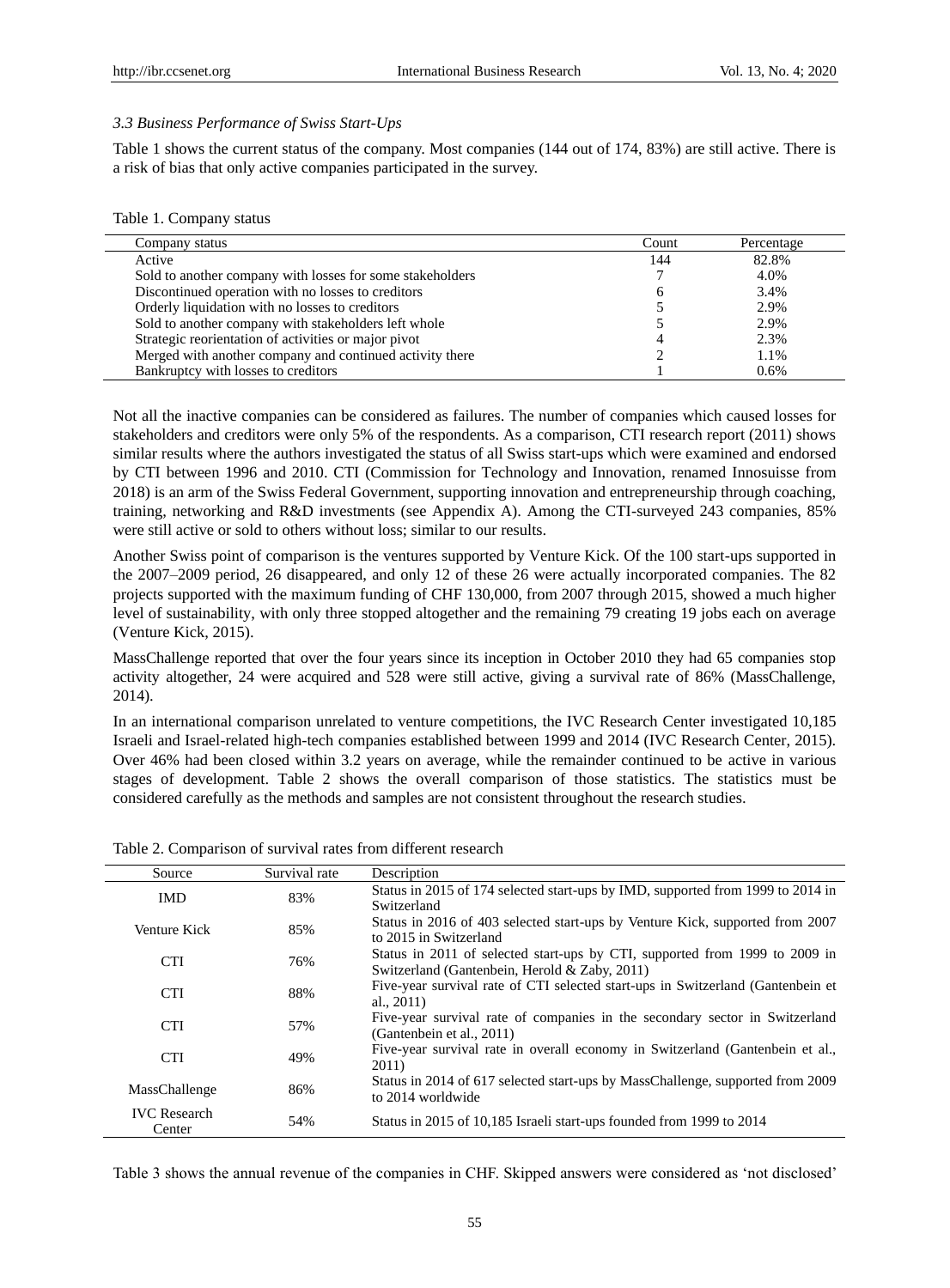and excluded from our data analysis. The majority of the surveyed companies increased their revenue over the years. However, it is noticeable that only one-tenth of the companies reached the maximum revenue of over CHF 5 million.

Not reaching over CHF 5 million in revenue is certainly not a reason to label a venture a failure, but there appears to be an ethos in Switzerland that 'small is beautiful', and pushing for scale is not necessary, or even desirable. One of the survey respondents described the behavior as:

*Too often start-ups are not pushed or encouraged to take calculated risks, or go beyond their local horizons and, perhaps, fail. More often than not success is determined by not failing.*

#### Table 3. Revenue changes

| Revenue (CHF)          | As of Today | At the peak |
|------------------------|-------------|-------------|
| more than 5m           | 6%          | 10%         |
| more than 1m to 5m     | 9%          | 13%         |
| more than $500k$ to 1m | 11%         | 10%         |
| more than 250k to 500k | 10%         | 12%         |
| more than 100k to 250k | 11%         | 8%          |
| more than 50k to 100k  | 4%          | 5%          |
| more than 20k to 50k   | 6%          | 6%          |
| more than $0$ to $20k$ | 9%          | 8%          |
| 0, pre-revenue         | 33%         | 27%         |

Table 4 shows the number of full-time employees in the companies. Skipped answers were again considered as 'not disclosed' and excluded from our data analysis. Two-third of the disclosed companies had an employee size of fewer than 10 even at their peak period, while only 4% of the companies ever reached over 100 employees.

#### Table 4. Employee size changes

| Employee size | As of Today | At the peak |  |
|---------------|-------------|-------------|--|
| $501+$        | 0%          | 1%          |  |
| 101-500       | 1%          | 3%          |  |
| 51-100        | 3%          | 5%          |  |
| $31 - 50$     | 1%          | 3%          |  |
| $21-30$       | 4%          | 5%          |  |
| $11-20$       | 13%         | 14%         |  |
| $6 - 10$      | 19%         | 24%         |  |
| $2 - 5$       | 40%         | 37%         |  |
| $1$ (just me) | 9%          | 4%          |  |
| 0             | 10%         | 3%          |  |

In an open question, entrepreneurs were asked to cite the most important difficulties they encountered in Switzerland. Many indicated that early stage funding was the most difficult issue.

*Getting funding in the early stage when the technology was robust but the replicability had not been fully demonstrated. Investors seemed loath to take risks and had timelines that were too short …*

*Timing issues: the feeling that when we had a good idea, it was not a topic 'in fashion' for VCs; then when potential investors have started to understand, first customers (big players) changed strategic priorities. Difficult to have all the green lights simultaneously. VCs don't take enough risks in Switzerland.*

In addition, they indicated that convincing Swiss customers to try novel technologies is difficult.

*Convincing prospects we would be around long enough to matter to them! Remember the old adage 'you won't get fired for choosing IBM'? Well, the life science industry is extremely conservative when it comes to sourcing software ...*

*In general, gaining trust in Switzerland is hard. We started to sell abroad and we still don't have many clients in Switzerland …*

A Swiss venture capital report (Startupticker.ch, 2016) reveals that life science companies obtained the largest sum of venture capital in 2015, representing about 72% of the financing volume. Next, ICT companies, including fintech, obtained 19% while all other sectors played a minor role taking the remained 9%. As a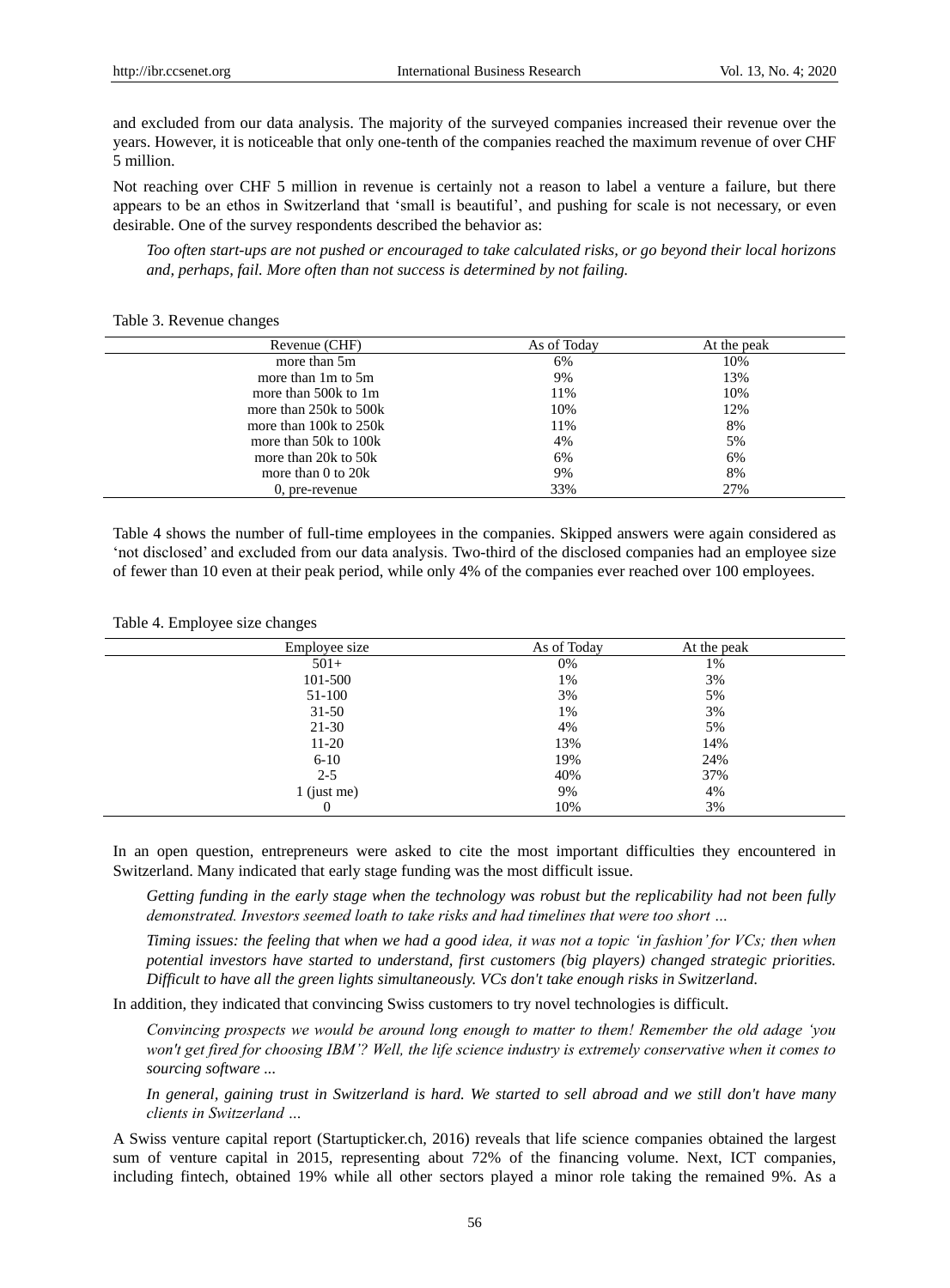comparison (IVC Research Center, 2015), in Israel, the internet/software/cleantech/life science sectors represented 31%, 27%, 13%, 11% of the total invested capital respectively. Although Israel is similar to Switzerland in terms of population (8.4–8.9 million in Israel and 8 million in Switzerland) and with a high ratio of scientists and technology professionals (4.27% and 3% respectively), the diversity of sectors was much higher in Israel.

#### *3.3 Support from Local Ecosystems*

Table 5 shows the types of external financial resources that the entrepreneurs could attract. The most popular types were family and friends and angel investors, followed by supporting organizations such as government and universities. The portion of venture capital backed investment was 16%, while the portion of companies which received no external support was 11%.

#### Table 5. External investment

| External financial support                      | Count | Percentage |  |
|-------------------------------------------------|-------|------------|--|
| Family and friends                              | 97    | 56%        |  |
| Angel investors                                 | 90    | 52%        |  |
| Government, university or support organizations | 59    | 34%        |  |
| Venture capitalists                             | 28    | 16%        |  |
| Others                                          | 26    | 15%        |  |
| Bank loans                                      | 26    | 15%        |  |
| Corporate investors                             | 24    | 14%        |  |
| None                                            | 20    | 11%        |  |
| Bank equity investments                         | 13    | 7%         |  |
| Crowdfunding online                             | h     | 3%         |  |

*Note*. Multiple choices were allowed.

Survey participants were asked in an open question what they wanted to change in the local ecosystem to be more supportive of entrepreneurial ventures.

As mentioned previously, increased funding access was cited as their major wish for the Swiss ecosystem, describing risk-adverse attitudes by investors, the lack of large venture capital investments for fast-growing start-ups that want to scale, and the slow speed of the investment processes.

Many entrepreneurs commented on Swiss incubators:

*Incubators and technoparcs offer mainly offices to rent, but too-limited services. These places should be more specialized in a domain and offer real support specific for start-ups in a given domain (medtech, fintech, ICT, etc.). It should then be possible for the start-up to spend less time looking for investors, for consultants (e.g. in medtech, a basic quality system designed for a small start-up could rapidly be adapted to each project).*

*Start-up incubators in Switzerland: we don't need buildings, we need access to capital and talents, customers for early feedback, lots more exchange with peer entrepreneurs.*

*More incubators and accelerators programmes! The cost of launching a start-up in Switzerland is very high.* 

*Offer support with setting up basic business functions, including basic documentation (e.g. standard work contracts, etc); this would be a simple and very effective measure.*

Some entrepreneurs complained that the Swiss ecosystem favors only a few select industries such as biotech and fintech, and is product dominated. From their comments, it appears that entrepreneurs with business-model driven ventures have difficulty in Switzerland. Seeing their peers being actively supported in the USA and Germany, they feel that their innovations are not respected in Switzerland.

*We have a good idea and business plan, but as it is not highly technological and uses existing technology it is difficult to get start-up capital …*

*There is little space for e-commerce start-ups to exist in the ecosystem. Most of the time they are not considered seriously. E-commerce start-ups receive less attention in Switzerland than the others (fintech, biotech ...) in comparison to the US ecosystem or even the French one …*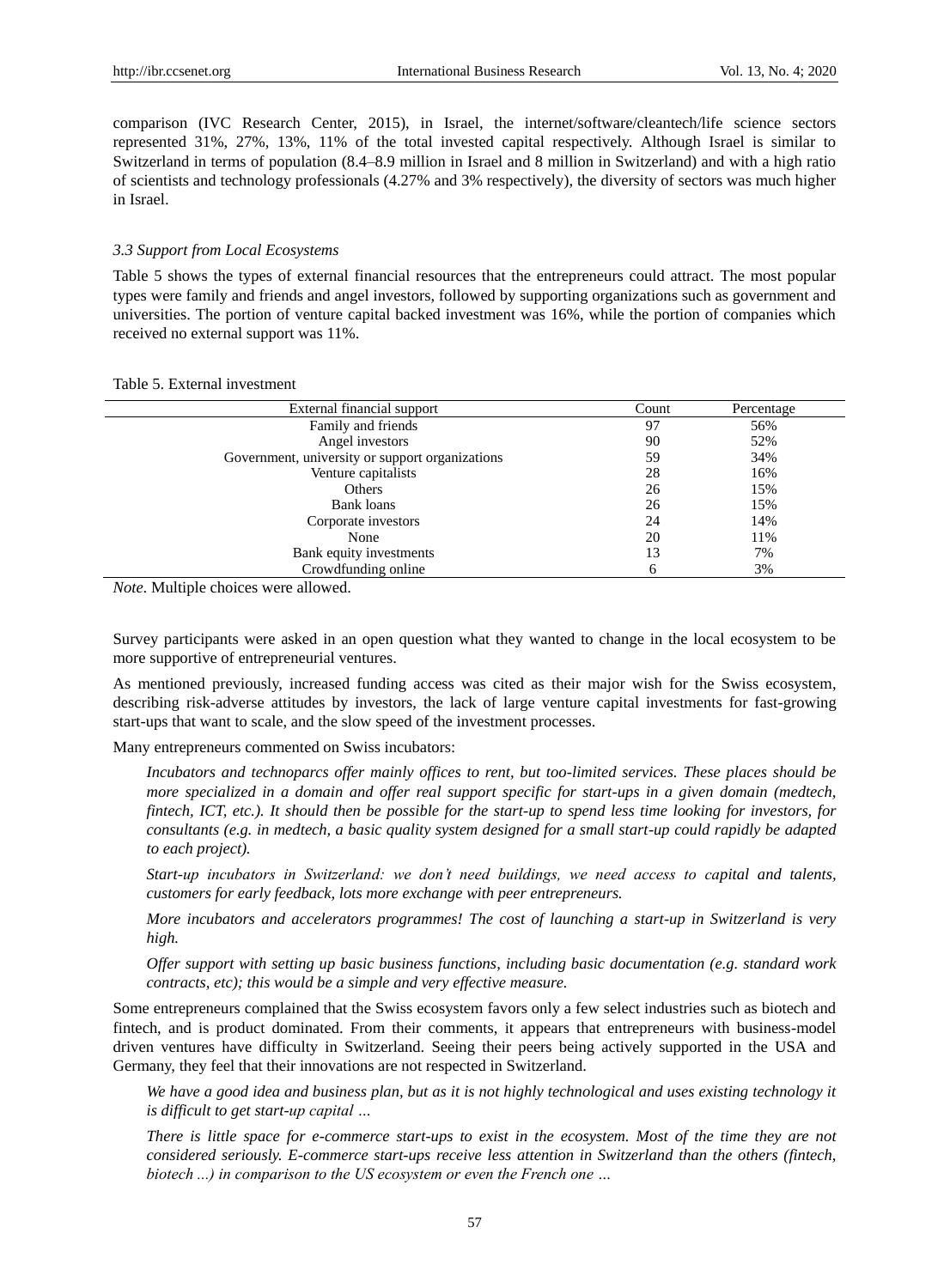*The Swiss ecosystem for start-ups is extremely focused on biotech. I would love to see more openness …*

*Entrepreneurial activities in the field of services receive less attention from the Swiss start-up ecosystem, which means [these] companies have less access to competitions and attention from the experts.* 

*The local ecosystem is very supportive when you're at the early stage, but it discriminates vis à vis companies which have no link to Swiss universities.*

*The current ecosystem forgets about service ventures that could be very innovative and profitable as well.*

*The ecosystem is very product driven. If you're innovating on the business model side it will be harder to raise funds.*

*The whole system shows a strong, maybe too strong, dependence on established economic sectors within the local technology investment culture.*

*Give more credit and support to non-tech based start-ups.*

#### *3.4 Activities in Swiss Venture Competitions*

In this section, we present results on start-ups' activities in venture competitions, as one example of a supporting ecosystem. Figure 3 shows the numbers of start-ups participating and winning popular competitions. Ten popular Swiss venture competitions were provided in the survey. We asked whether the respondents participated in and won for each of the competitions. Descriptions of the venture competitions is provided in Appendix A.



Figure 3. Participation in and winning in venture competitions shown in percentage [%] over the total number of respondents

Due to the survey selection bias, the IMD startup competition appeared the most popular competition, as many of the survey participants were winners, non-winning participants or future applicants (the number of candidates for the IMD competition increased from 15 companies in 1998, to 74 in 2014 and 123 in 2015).

Other than the IMD startup competition, Venture Kick is the most popular in Switzerland (in its first year, 2007, Venture Kick financially supported 16 ventures; in 2015 this number reached 53, from 365 applications – 14.5%).

The success rates of Venture Kick and Venture Leaders seem to be higher than other competitions among the current survey respondents, though from looking purely at the number of applications and acceptances, this is not the case.

Survey participants were also asked to write the total numbers of competitions they had participated in, and won. We excluded skipped answers. Among the entrepreneurs who participated in at least one venture competition, they participated in venture competitions 4.2 times and won 2.3 times on average.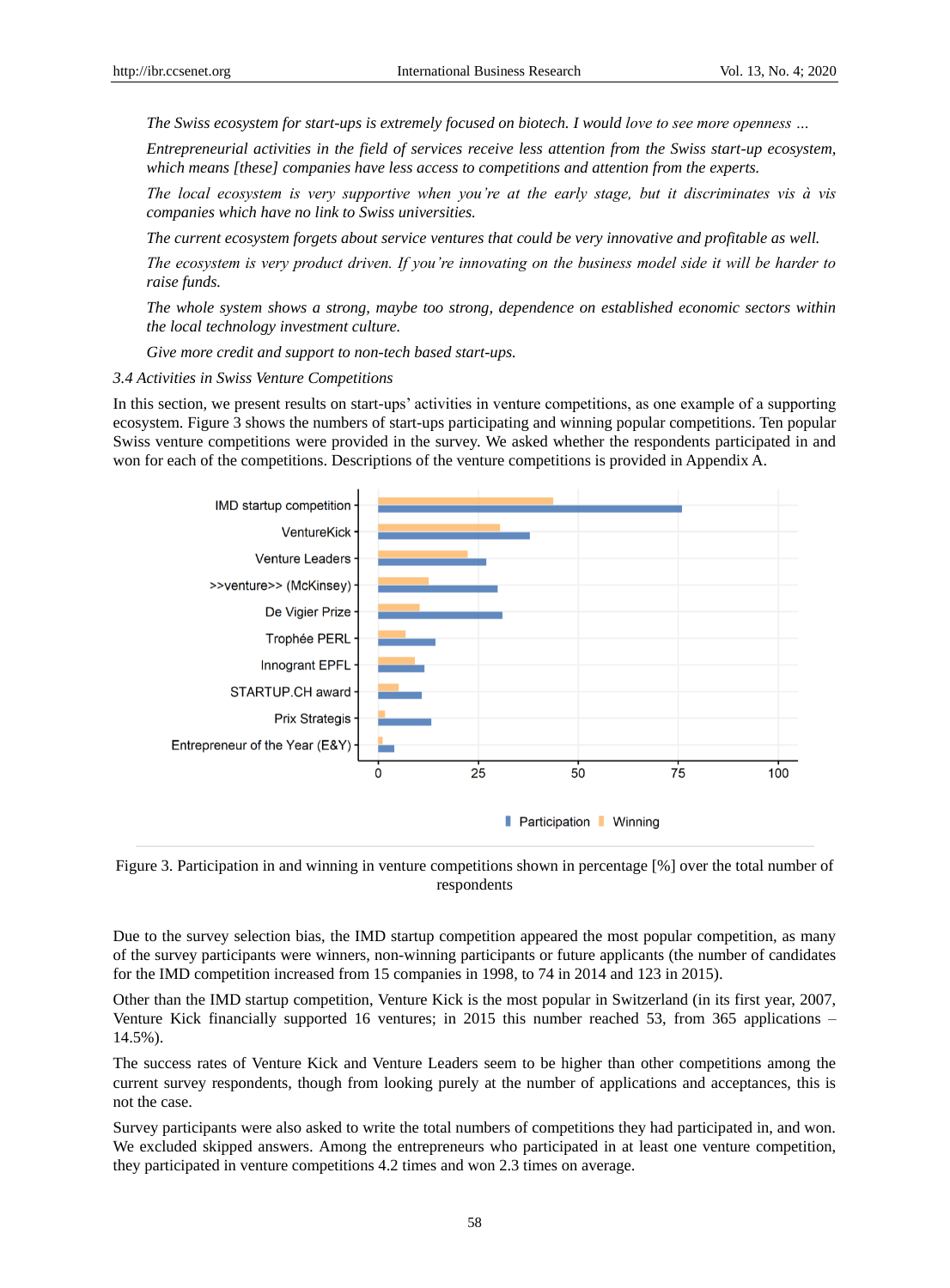In addition, we asked entrepreneurs to name competitions that they participated in but that were not listed in the survey. The most frequently mentioned competitions were Heuberger Winterthur Jungunternehmerpreis (19 times mentioned), Swiss Technology Award (18 times) and Swiss Economic Award (14 times). By comparison, of the listed venture competitions in Figure 3, the lowest was EY's Entrepreneur of the Year award, which had seven respondents saying that they had participated, and two were winners.

Table 6 presents expected and obtained outcomes that entrepreneurs who won the IMD startup competition (first group). For the non-IMD group (second group), the questions were slightly different. We asked what their expectations were in general when participating in venture competitions. The IMD winners expected reputation improvement, financial rewards and networking, while those participating in other competitions were primarily seeking financial rewards, followed by reputation help. As regards the actual outcomes, the IMD startup competition was differentiated from other competitions in general by the actual outcome of 'receiving advice on the company'. It would appear that all winners were disappointed by the financial rewards that competitions gave them access to.

#### Table 6. Actual outcomes from venture competitions

|                                    | Expected    |              | Obtained    |              |
|------------------------------------|-------------|--------------|-------------|--------------|
| <b>Outcomes</b>                    | First group | Second group | First group | Second group |
| Improve reputation                 | 54%         | 47%          | 25%         | 33%          |
| Achieve financial reward           | 42%         | 58%          | 4%          | 26%          |
| Expand network                     | 40%         | 38%          | 61%         | 37%          |
| Receive advice on the company      | 30%         | 34%          | 67%         | 23%          |
| Increase pride / morale of my team | 17%         | 10%          | 8%          | 12%          |
| Learn specific skills              | 15%         | 14%          | 26%         | 14%          |
| Number of respondents              | 101         | 73           | 101         |              |

*Note.* First group represents the winners of IMD startup competition while second group represents those who didn't get the IMD reward given to the winners.

Table 7 presents regression results of getting IMD rewards on various outcome expected from the competitions. Except model 1 showing the correlation between the support and the impact on the entrepreneur, all the models included control variables to test the relationships with different dependent variables. We have provided the regression coefficient, standard error, and p-value as the level of significance. The results in models 2 and 3 show that the coefficient for the impact on entrepreneur 1.040 was significant at the .01 level while the coefficient for the impact on company cannot be judged with statistical significance. The winners of the IMD startup competition were rewarded with the opportunity to collaborate closely with either IMD's full-time MBA class (average age 31, 5–8 years' experience) or EMBA class (average age 40, 15 years' experience). The students and entrepreneurs typically work together over several months, towards a common goal. With the MBAs, usually it is a targeted project to bring value to the start-up, while with the EMBAs it consists of coaching, and then joining the class for a one-week total immersion expedition to Silicon Valley, where the EMBA students pitch the venture to local venture capitalists and angels. Thus, the intense time spent together, collaborating, probably accounts more for the personal impact on the entrepreneurs. Model 3 to 7 show that IMD startup competition provided advice and helped expanding network effectively while not providing financial rewards.

|                    |            | Dependent variable: |                                                 |         |            |                 |                |  |
|--------------------|------------|---------------------|-------------------------------------------------|---------|------------|-----------------|----------------|--|
|                    |            |                     | ImpactOnEntrepreneur ImpactOnCompany LearnSkill |         | Advice     | FinancialReward | <b>Network</b> |  |
|                    | (1)        | (2)                 | (3)                                             | (4)     | (5)        | (6)             | (7)            |  |
| <b>IMDreward</b>   | $0.581***$ | $1.040**$           | $-0.362$                                        | 0.157   | $0.574***$ | $-0.175$ **     | $0.253***$     |  |
|                    | (0.282)    | (0.426)             | (0.445)                                         | (0.111) | (0.121)    | (0.078)         | (0.125)        |  |
| YearFoundation     |            | 0.001               | 0.024                                           | 0.011   | 0.009      | $-0.001$        | 0.003          |  |
|                    |            | (0.037)             | (0.040)                                         | (0.010) | (0.011)    | (0.007)         | (0.011)        |  |
| <b>RevenuePeak</b> |            | $-0.073$            | 0.010                                           | 0.005   | 0.002      | $-0.004$        | $-0.052$ **    |  |
|                    |            | (0.068)             | (0.078)                                         | (0.018) | (0.019)    | (0.012)         | (0.020)        |  |

Table 7. Linear regression for the impact of venture competitions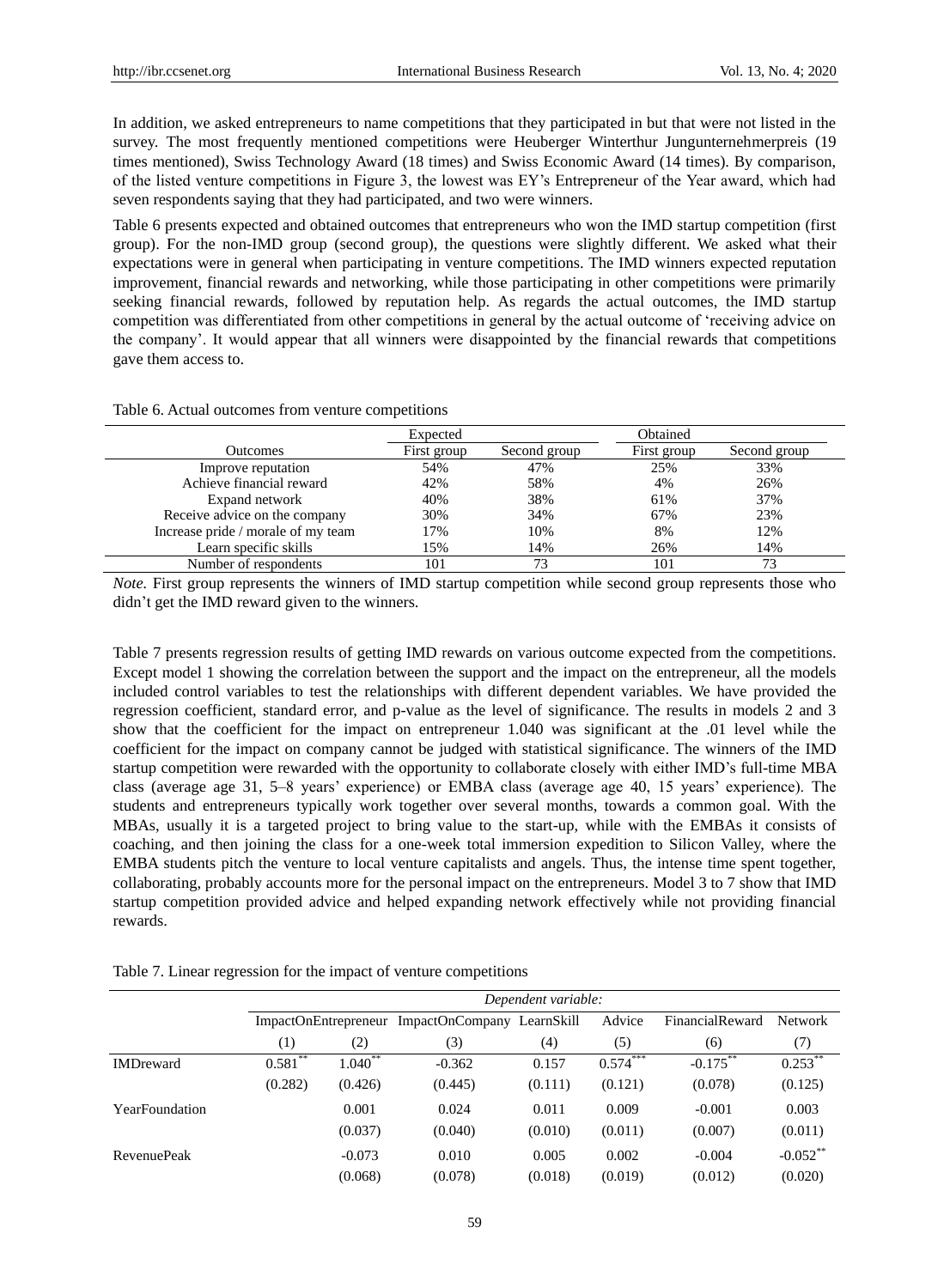| http://ibr.ccsenet.org | <b>International Business Research</b><br>Vol. 13, No. 4; 2020 |                          |                      |                       |                                                      |                                    |                             |
|------------------------|----------------------------------------------------------------|--------------------------|----------------------|-----------------------|------------------------------------------------------|------------------------------------|-----------------------------|
|                        |                                                                |                          |                      |                       |                                                      |                                    |                             |
| <b>NumEmployeePeak</b> |                                                                | $-0.129$                 | $-0.148$             | 0.022                 | $-0.025$                                             | $-0.004$                           | 0.029                       |
|                        |                                                                | (0.112)                  | (0.122)              | (0.030)               | (0.032)                                              | (0.021)                            | (0.034)                     |
| TotalNumCompetition    |                                                                | 0.074                    | $-0.104$             | 0.023                 | $-0.013$                                             | 0.029                              | 0.006                       |
|                        |                                                                | (0.101)                  | (0.106)              | (0.027)               | (0.029)                                              | (0.019)                            | (0.030)                     |
| TotalNumWin            |                                                                | $-0.071$                 | 0.210                | $-0.033$              | $-0.031$                                             | $-0.013$                           | 0.022                       |
|                        |                                                                | (0.126)                  | (0.140)              | (0.034)               | (0.037)                                              | (0.024)                            | (0.038)                     |
| Constant               | $2.294***$                                                     | 0.469                    | $-45.027$            | $-22.068$             | $-17.756$                                            | 2.618                              | $-5.825$                    |
|                        | (0.228)                                                        | (75.550)                 | (79.865)             | (20.367)              | (22.226)                                             | (14.295)                           | (23.034)                    |
| <b>Observations</b>    | 147                                                            | 106                      | 101                  | 118                   | 118                                                  | 118                                | 118                         |
| $R^2$                  | 0.028                                                          | 0.104                    | 0.067                | 0.032                 | 0.202                                                | 0.103                              | 0.133                       |
| Adjusted $R^2$         | 0.022                                                          | 0.050                    | 0.007                | $-0.020$              | 0.159                                                | 0.055                              | 0.086                       |
| Residual Std. Error    | $1.630$ (df =<br>145)                                          | $1.524$ (df =<br>99)     | $1.578$ (df = 94)    | $0.420$ (df =<br>111) | $0.459$ (df =<br>111)                                | $0.295$ (df = 111)                 | $0.476$ (df =<br>111)       |
| <b>F</b> Statistic     | $4.232**$ (df<br>$= 1$ ; 145)                                  | $1.919$ (df<br>$= 6; 99$ | $1.126$ (df = 6; 94) | 6: 111)               | $0.612$ (df = 4.689 <sup>***</sup> (df<br>$= 6; 111$ | $2.132^{\degree}$ (df = 6;<br>111) | $2.845**$ (df<br>$= 6; 111$ |

*Note.* Impacts on entrepreneur and company were measured by a scale from 1 to 5. The other dependent variables and IMD reward are binary, thus either 0 (no) or 1 (yes).  $\overline{p}$   $<$  0.1;  $\overline{p}$   $<$  0.05;  $\overline{p}$   $\leq$  0.01

## **4. Discussions and Conclusions**

An online survey was conducted to investigate the environment and characteristics of start-ups in Switzerland, including their activities in venture competitions. We collected data from a group of entrepreneurs who won the IMD startup competition (1999–2015) and compared them with data from entrepreneurs who were not laureates of the IMD startup competition.

## *Who are they?*

- Life science and software are the top two major industries amongst Swiss start-ups.
- Less than 15% of the companies were founded by one founder.
- Swiss entrepreneurs define success both financially, and as the creation of innovative technological products and services.

#### *How is their performance?*

- They have difficulty in landing investors and penetrating markets in a timely manner.
- Swiss entrepreneurs have a high rate of survival (83%).
- Only one-tenth of the companies reached revenue of more than CHF 5 million.
- Swiss entrepreneurs rarely seem to create large companies.
- The Swiss ecosystem seems to be adverse to 'new business models' and service start-ups, preferring technical product companies, which may at least partially explain the previous two points.

#### *What do they need from local ecosystems?*

- 16% of the surveyed companies received venture capital investments, while more than half received funding from angel investors.
- One-third of the companies received financial support from the Government, universities or support organizations.
- From the ecosystem, they expect local access to financing at an early stage as well as diverse services to handle different challenges encountered in running a venture in an expensive country.

#### *Activities in venture competitions*

- The major purpose of participating in venture competitions was to achieve financial rewards, to improve reputation and to expand their networks.
- While competitions met the major expectations of the winning entrepreneurs in general, the top actual outcome was expanding their networks.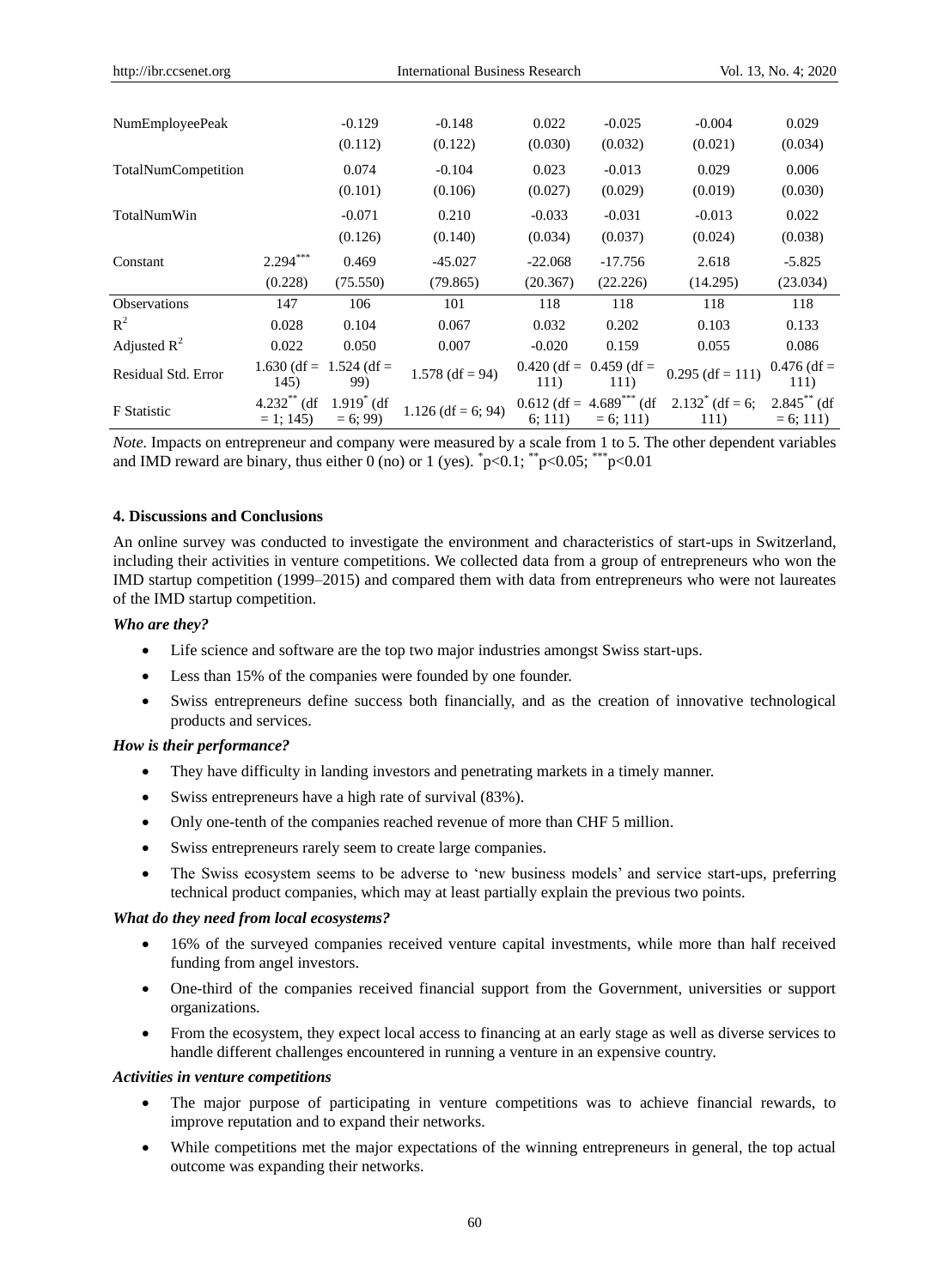- From the IMD startup competition, the advice received from the MBAs and EMBAs was the most widely appreciated outcome.
- The IMD startup competition impacted more on the entrepreneurs personally than on their companies.
- For the companies which participated in at least one competition, they participated in venture competitions 4.2 times and won 2.3 times on average.
- Besides the IMD startup competition, the most popular competitions include Venture Kick, DeVigier, >>venture>> (McKinsey) and Venture Leaders.

#### *Recommendations for supporting organizations*

- The environment and characteristics of Swiss start-ups are different from those in Silicon Valley for example, few Swiss start-ups are supported by large venture capital investments – and thus care should be taken in making this comparison.
- Given the low failure rate of Swiss-based start-ups, investors may find them attractive, despite the fact that few achieve dramatic financial success.
- Supporting organizations should decide whether they wish to change the Swiss ecosystem or keep and promote the characteristics of niche-centric entrepreneurship.
- Supporting organizations can help entrepreneurs accessing local investors and facilitating the investment decision process, but the most important contribution may be in helping Swiss start-ups to scale up, given the large numbers of ventures which never get over CHF 5 million in revenue.
- Moreover, supporting organizations, such as incubators and accelerators, can provide much needed support for the running of a business to save time and effort for new entrepreneurs in a high-cost environment, rather than simply renting inexpensive office space.

## *Recommendations for entrepreneurs*

 Entrepreneurs seeking patient capital and an emphasis on technical and/or product achievements may find Switzerland to their liking. If your company is low-tech, service oriented or focused on a new business model with existing technology, you may find it difficult to raise money and get attention in Switzerland currently.

Switzerland is characterized by economists as being a CME, and in the sense that it is different from an LME, as epitomized by Silicon Valley, our data would seem to bear this out. On the other hand, there are differences with the economists' definition that point towards Switzerland being special, perhaps a niche economy where start-ups are concerned: low financial expectations, niche technology specialists, mostly angel and self-financed, high success rates, and success defined as great products and innovation and a positive social/environmental impact.

These results are expected to provide foundations for further discussions on improving the entrepreneurial ecosystem in Switzerland and other places that don't fit the Silicon Valley paradigm.

#### **References**

- CTI (Commission for Technology and Innovation). (2011). *Seed funding from foundations for Swiss technology startups*. Basel, Switzerland: CTI.
- Gantenbein, P., Herold, N., & Zaby, S. (2011). *Die KTI‐Start‐up‐Förderung für innovative Schweizer Jungunternehmen - Ein empirischer Vergleich gelabelter und nichtgelabelter Unternehmen*. Basel, Switzerland: KTI.
- Hall, P. A., & Soskice, D. (2001). An introduction to varieties of capitalism. In P.A. Hall & D. Soskice (Eds.), *Varieties of capitalism: The institutional foundations of comparative advantage* (1-68). Oxford, UK: Oxford University Press. https://doi.org/10.1093/0199247757.001.0001
- Herrmann, B., Gauthier, J., Holtschke, D., Berman, R., & Marmer, M. (2015). *The Global Startup Ecosystem Ranking*. San Francisco, USA: Compass.
- IVC Research Center. (2015). Israeli startup success report 1999–2014. *IVC and REVERSEXIT report*. Tel Aviv, Israel: IVC Research Center.
- Marmer, M., Herrmann, B. L., Dogrultan, E., & Berman, R. (2011). *Startup Genome Report: A new framework for understanding why startups succeed*. Berkley University and Stanford University, Tech. Rep.